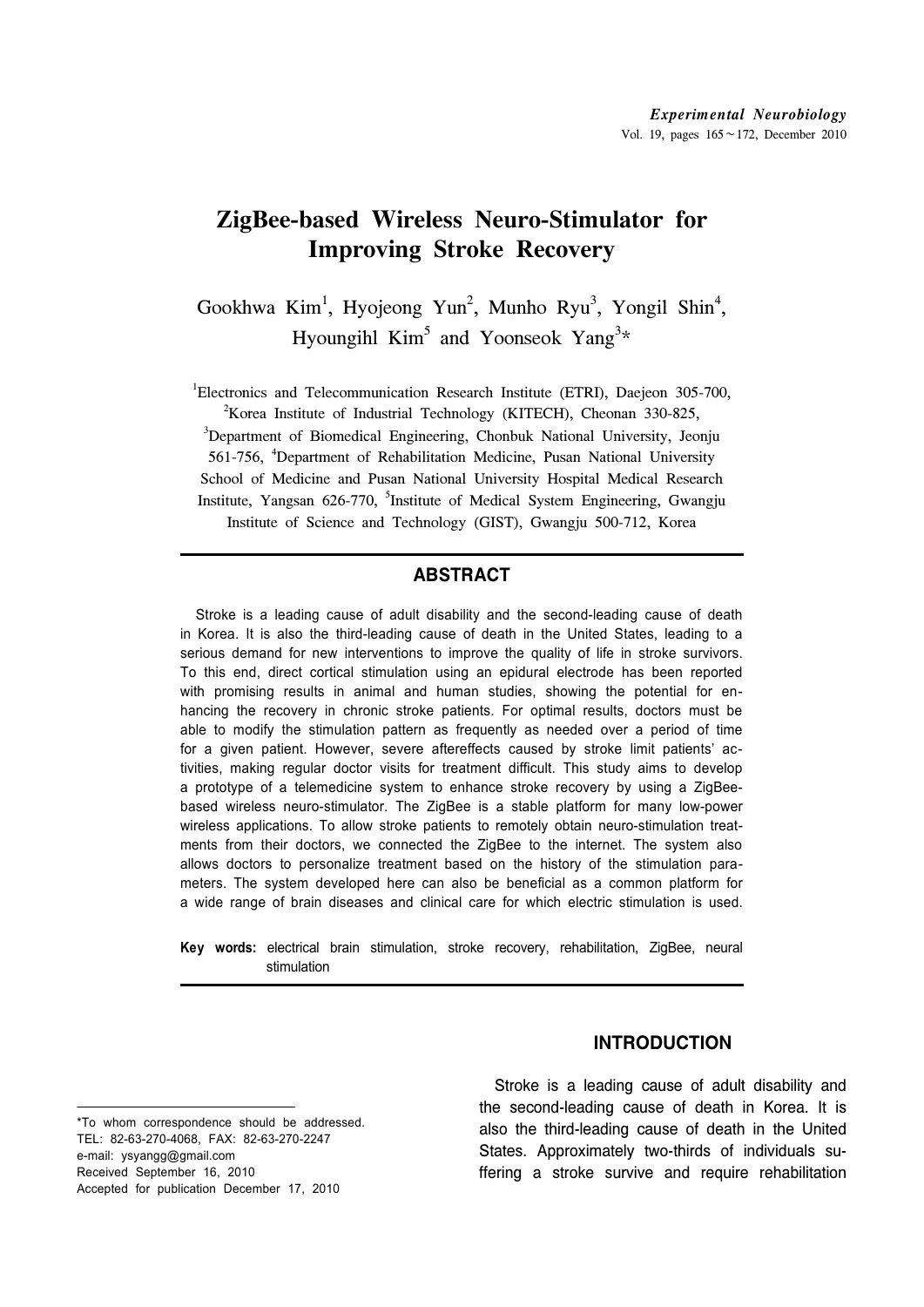(Hendricks et al., 2002; Kim et al., 2006a). The natural plasticity of the human brain generally allows some nervous system recovery between 3 and 6 months after the stroke, and stroke patients usually expect progressive recovery during that time. Medication and physical therapy are common treatments for strokes to facilitate nerve recovery (Beck et al., 2000; Neville et al., 2000; Kim et al., 2006b). While early rehabilitation treatment does help patients regain pre-stroke functions, recovery slowly subsides after the first month following the stroke and tends to level off and stagnate in the long term (Bonita and Beaglehole, 1988; Duncan, 1992; Brown et al., 2003; Calautti and Baron, 2003; Brown, 2006; Canavero, 2006). After about six months, stroke survivors benefit little from rehabilitative training and are left impaired (Duncan, 2000). Long-term interventional strategies to improve the quality of life in stroke survivors are therefore in great demand.

 Recent studies have shown that electrical currents delivered to the cortex through transcranial magnetic stimulation (TMS) or transcranial direct current stimulation (tDCS) cause cortical stimulation that can modulate the cortical excitability of the human brain noninvasively (Calautti and Baron, 2003; Canavero, 2006). These techniques can also be used as therapeutic interventions to enhance recovery in patients suffering from the long-term aftereffects of stroke (Uy, 2003; Khedr et al., 2005; Kim et al., 2006c). It has been suggested that direct cortical stimulation through an epidural electrode may produce similar effects, possibly with more advantages (Kim et al., 2006c). To test this hypothesis, extradural cortical stimulation (ECS) to enhance recovery has been studied and has shown promising results in animal and human studies for enhancing recovery in chronic stroke patients (Brown et al., 2003; Brown et al., 2006; Canavero et al., 2006; Moon et al., 2007; Huang et al., 2008; Kim et al., 2008; Levy et al., 2008). The underlying process of the recovery improvements has not been fully understood. Possible explanations include improved neural plasticity due to the increase in neural activity with electrical stimulation as well as the reduction in the death rate of normal tissues around the lesion during the inflammatory period.

The application of direct electric stimulation for

stroke recovery is in an early stage, in contrast to the abundant research and clinical studies on commercial deep brain stimulators (DBS) for Parkinson's disease and epilepsy (Agnew et al., 1990; Luders, 2004; Theodore and Fisher, 2004; Weaver et al., 2006). To directly stimulate the cortical region, stimulating electrodes are implanted in the brain and an electric stimulator which is wired to the electrodes is shielded under the skin, requiring a wireless link for convenient operation of the implanted pulse generator (IPG). The commercial DBS systems provide magnetic and proximity RF links for the doctors to configure the IPG and control its operation. The spatial range of control, however, is limited to the extent that a dedicated controller device has to closely approach the patient's skin to access the IPG in clinical application.

 Moreover, electrical stimulation therapy for stroke implies not just temporary diminishment of symptoms but also gradual recovery of the impaired functions. Ongoing modification of the stimulation pattern is essential during treatment. The stroke patients need intensive administration by doctors for optimal recovery. However, severe stroke aftereffects often limit patients' activities, making regular doctor visits for treatment difficult.

 The stimulator proposed in this study adopts a widely known low-power wireless communication standard ZigBee in order to extend the control range of IPG in space, reaching as far as remote hospitals or clinics through the internet. The proposed stimulator also provides for bidirectional communication, enabling continuous monitoring of nerve tissue and its surroundings, and consequently allows traditional rehabilitation methods to be augmented by neuro-modulation therapy. In this study, we aim to develop a prototype miniaturized electric stimulator for stroke recovery and a wireless communication pathway for extended and flexible use of the IPG.

## **MATERIALS AND METHODS**

#### *Preliminary animal experiment*

 The effect of electric stimulation was studied on focal brain ischemic model in the rat. Photothrombotic lesion were made in 20 rats on their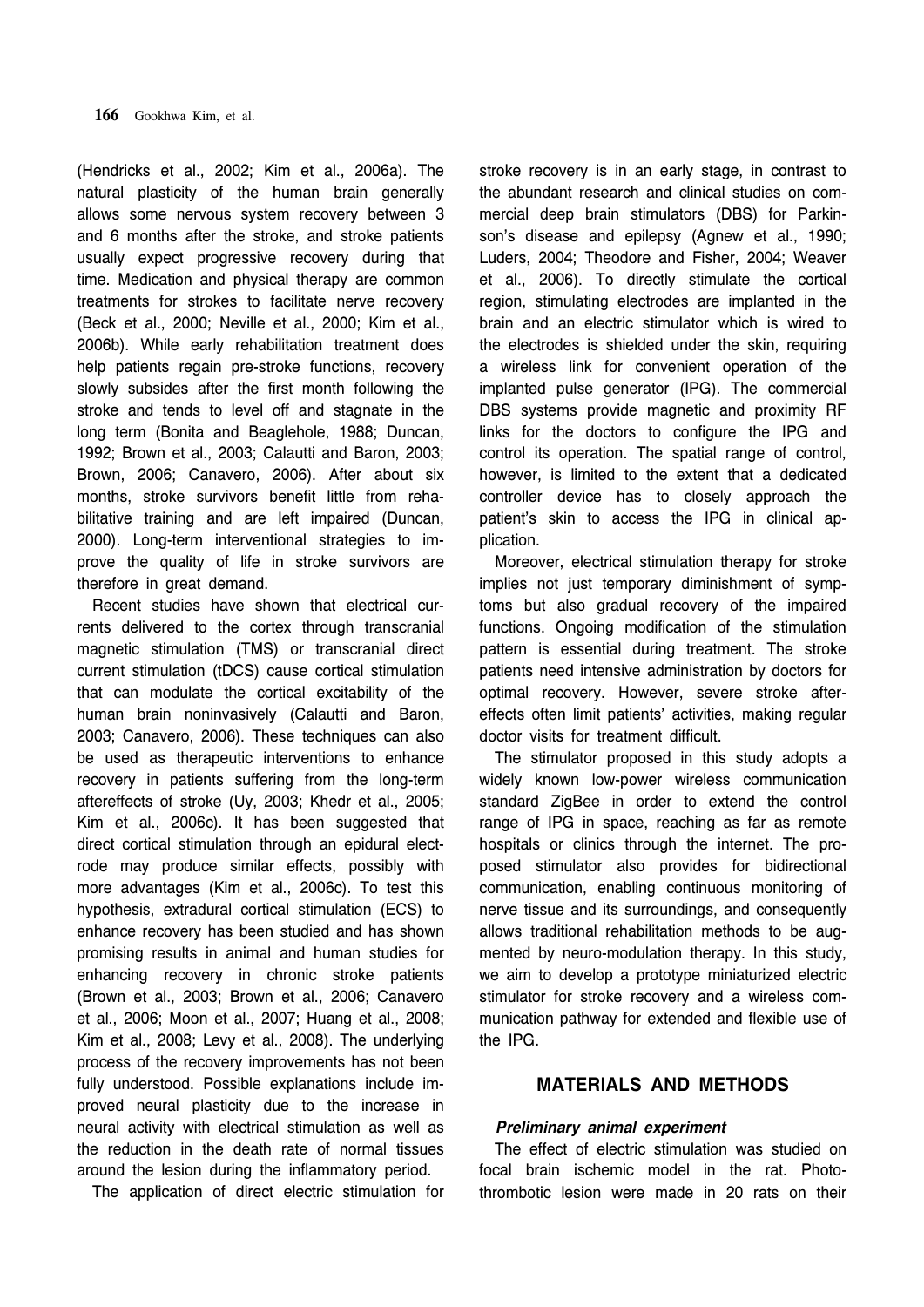

**Fig. 1.** Preliminary animal experiment to verify the effect of cortical electric stimulation. (A) The brain map of a rat. (B) Single pellet reaching task (SPRT) method to evaluate motor ability. (C) Stroke model by photo-thrombotic infarction. (D) Recovery rate of 3 groups of stroke induced rat SHAM, ANODAL stimulation, CATHODAL stimulation group.

primary motor cortex (M1) which is responsible for handling hand (forearm) movement as shown in Fig. 1A, C. Photothrombotic infarction was induced in the cortex opposite the preferred paw. Rats were anesthetized with a mixture of ketamine hydrochloride (100 mg/kg) and xylazine (10 mg/kg), heads fixed in a small animal stereotaxic frame and a skin incision was made in the frontoparietal area. A fiber optic cold illumination light source with 3 mm aperture (Fiberoptic Korea Co., Cheonan, Korea) was stereotaxically positioned 1 mm anterior to bregma and 3 mm lateral to midline on the skull, covering the area representing forelimb motor and part of sensory cortex. Cold light was irradiated on

the skull for 2 min, and a photosensitive dye Rose Bengal (20 mg/kg) was injected through a femoral vein, followed by additional illumination for 18 min. Then, a stimulating electrode was implanted immediately after induction of cortical lesions in all rats. A small (∼3 mm circular) craniotomy was made at the anterior border of the illumination area to expose the peri-infarct cortex. A 3 mm diameter circular stimulating electrode (Oscor, Tampa, Florida, USA) was placed on the exposed dura and a reference screw on posterior parietal bone. The rats were divided in 3 different subject groups, which are, sham group (w/electrodes and w/o electric stimulation, n=10), anodal electric stimulation group (n=5) and cathodal electric stimulation group (n=5). Stimulation amplitude was set to half the movement threshold for individual animals, while 50 Hz frequency and 194 ms pulse duration were uniformly used. To measure the rate of motor function recovery, the kinetic ability of the rats are evaluated quantitatively using single pellet reaching task (SPRT) as shown in Fig. 1B before and after stroke. Success rate in SPRT is measured by the percentage rate of perfectly eating pieces as in Eq. (1).

$$
Success\ rate\ of\ SPRT = \frac{perfectly\ eating\ units}{all\ units\ ate} \times 100\tag{1}
$$

 Fig. 1D shows the measured daily success rates of the 3 groups during 3 weeks after the focal lesion was induced. The results show that the cathodal stimulation group recovered their motor ability up to 80% of their normal values after treatment. ANOVA showed that there is significant difference between the sham group and the stimulation groups ( $p < 0.05$ ). Therefore, the electrical stimulation is thought to help the brain to recover motor function after stroke. Further researches to find better stimulation methods are ongoing.

*IPG model and ZigBee communication system* Two types of pulses were used (anodal and cathodal) in the stimulation of brain tissue in the preliminary animal experiments (Kim et al., 2008). Chronic electrical stimulation of nerve tissue with only a monopolar pulse might damage some tissues and corrode the interfacing electrode. Such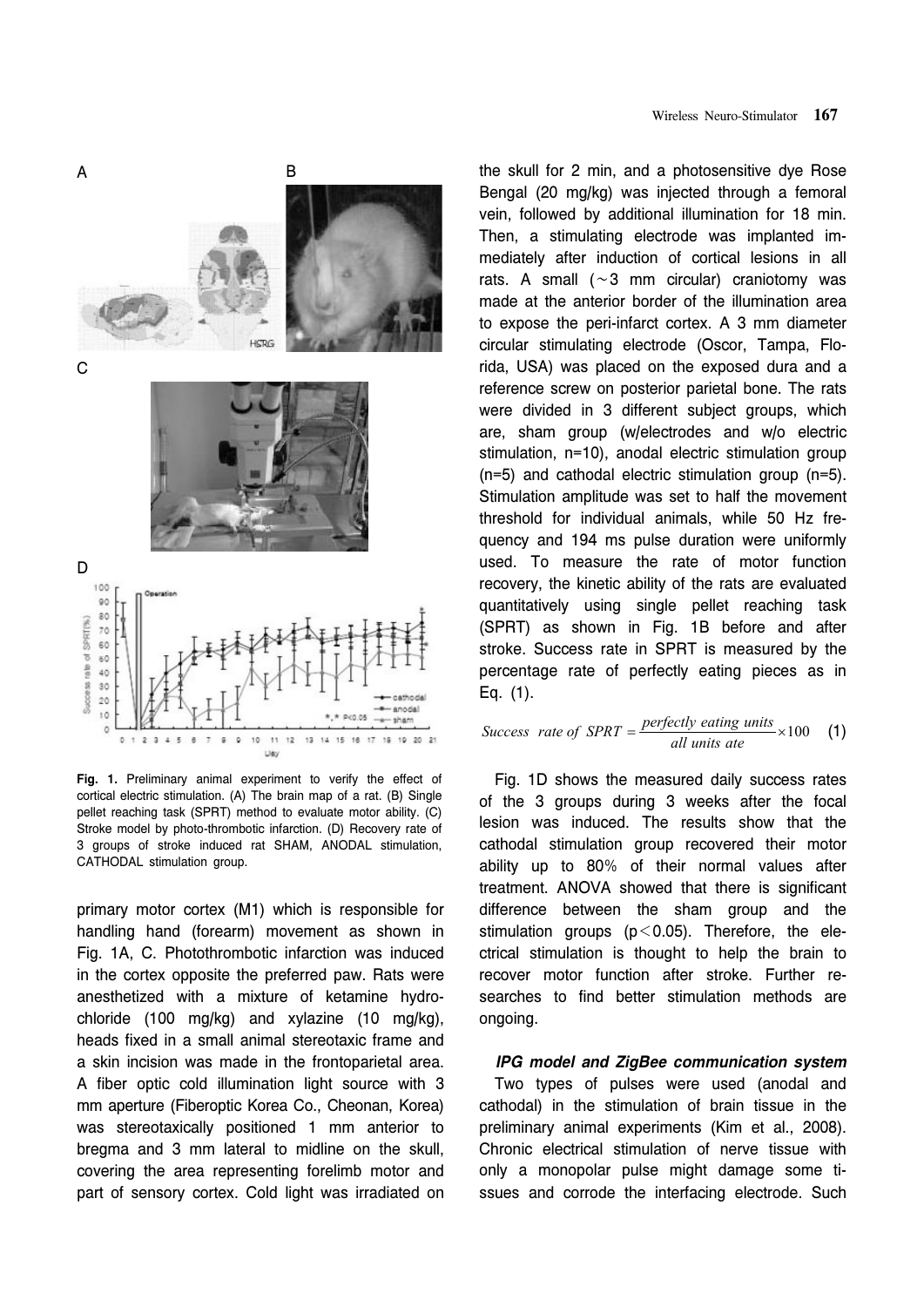corrosion significantly distorts the stimulation waveform (Theodore and Fisher, 2004) which makes it difficult to deliver the intended electric voltages or currents to the neural tissues concerned. The developed IPG model is capable of bi-phasic pulse generation. A bipolar or biphasic pulse can reduce cell damage and electrode corrosion. The bipolar pulse consists of pairs of main phase and compensating phase with opposite polarities for charge balance. It can furthermore selectively stimulate a cell body or axon under certain conditions if necessary (Theodore and Fisher, 2004). The H-bridge circuit can generate 3 different polarities with a single power supply. The amplitude of stimulation is adjustable with a D/A converter, DAC7617 (TI, USA). The IPG model includes the H-bridge, D/A converter, and microcontroller unit Atmega128L (Atmel, USA) for accurate generation and adjustment of stimulation waveforms. The Atmega128L is an 8-bit microcontroller with RISCH architecture and low power consumption characteristics. Fig. 2A shows the developed stimulation circuit. The IPG model has dimensions of 50×37×8 mm $^3$  and a weight of 7.4 g.

 It should be noted that the animal experiments found no remarkable increase in recovery ratio after about 1 month of direct cortical electric stimulation treatment. For humans, it is expected that the implanted system should operate for about 6 months to cover the period in which functional recovery is most active.

 The ZigBee link enables bi-directional communication between the neural stimulator and controlling equipment on outside. ZigBee is a standard small, low power radio-frequency communication protocol based on the IEEE 802.15.4 standard, designed for use in wireless personal area networking (WPAN) applications (Jung and Jeon, 2004). The low power characteristic is essential to the electrical system implanted in the body because battery replacement requires an additional surgical operation. Moreover, most of the electric power should be used for neural stimulation, while power consumption in the other parts of the system, including communication, should be minimized. A small ZigBee transceiver module was developed based on the design reference given with a commercial CC2420 ZigBee Development Kit (Chipcon, Norway). The CC2420 is



**Fig. 2.** (A) The miniaturized electrical neuro-stimulator circuit board composed of a microcontroller unit, H-bridge and D/A converter. Size of 50 $\times$ 37 mm<sup>2</sup> and weighing 7.4 g. (B) The ZigBee communication module. Size of  $45\times40\times12$  mm<sup>3</sup> and weighing 12.7 g.

an RF communication chip which supports the 2.4GHz IEEE 802.15.4 standard protocol. The RF chip was integrated with the Atmega128L microcontroller unit on a discrete IC level. A software protocol stack was embedded in the microcontroller unit to support ZigBee. Fig. 2B shows the transceiver module. The developed circuit board has physical dimension of  $45 \times 40 \times 12$  mm<sup>3</sup>, which is the size of a small matchbox, and its weight is 12.7 g.

 In addition to enabling wireless control, the ZigBee can connect the neuro-modulation system to a widespread communication network such as the internet or a mobile network. This network-based neuro-modulation system can provide a remote or tele-rehabilitation program exampled by Fig. 3A.

The ZigBee is also capable of handling a large number of wireless connections within small range of area at the same time. Therefore, a ZigBeebased wireless rehabilitation program could manage many patients simultaneously in a local area. A relatively small number of doctors or certified personnel in a local rehabilitation center could therefore manage many stroke patients at a time, even during their training activities.

The IPG model was combined with the trans-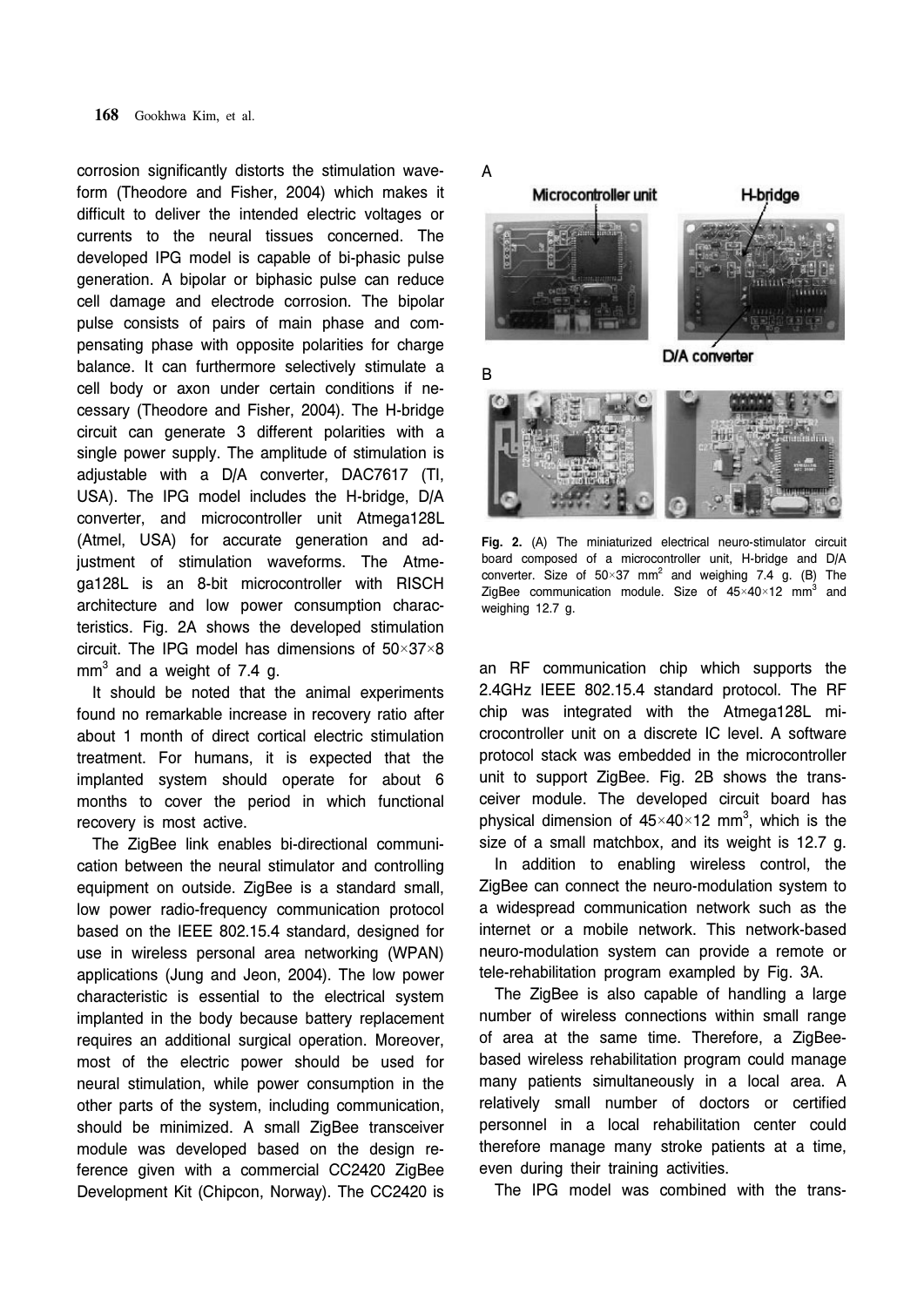





ceiver module to examine the possibility of future implantation, especially considering its size with all the functionalities of the wireless neuro-stimulation device enclosed in one small device.

# *Remote and wireless configuration of neurostimulator*

 The brain stimulation parameters can be configured by doctors from a remote site. The developed telemedicine system consists of the wireless IPG model linked to the TCP/IP via the ZigBee link mounted at a PC. The neuro-stimulator can be configured by selecting its ID and several parameters in a graphical user interface (GUI) software shown in Fig. 3B.

The neuro-stimulator configuration window provides the selection of such stimulation parameters as period, pulse width, amplitude and overall running time. The stimulation waveform can have different polarities and modes. Monopolar, bipolar and DC modes are as shown in Fig. 3C. Bipolar stimulation can be either even or eccentric. Both consist of charge balanced pulse pairs as mentioned above. The period and the pulse width are in

**Fig. 3.** A remote rehabilitation service for stroke recovery using a ZigBee-based neuro-modulation system. (A) The patient's IPG is connected to doctors at a remote site through the internet and PC. (B) GUI for configuring the electrical stimulator. (C) Various configurations of stimulation.

the range of several or tens of microseconds. The amplitude has values of several millivoltages. The overall running time is usually about an hour per one day in regular operation. Since there are no commercial standards for neuro-stimulators for stroke, the ranges of parameters appropriate for neural tissue stimulation were selected based on those used in the preliminary animal experiments or based on a clinically available DBS Soletra Model 7426 (Medtronic) used for treating other movement disorder like Parkinson's disease and essential tremor.

 The configuration parameters are loaded in a data packet for efficient and accurate wireless transmission over the air between the PC and the neuro-stimulator. The IPG model then correctly repeats the configured stimulation waveforms.

#### *Chronic data management for optimal stimulation therapy*

 The periodic electrical stimulation treatment given by the proposed system would be also monitored continuously by the remote doctors. A record of the stimulation and the gradual recovery process is a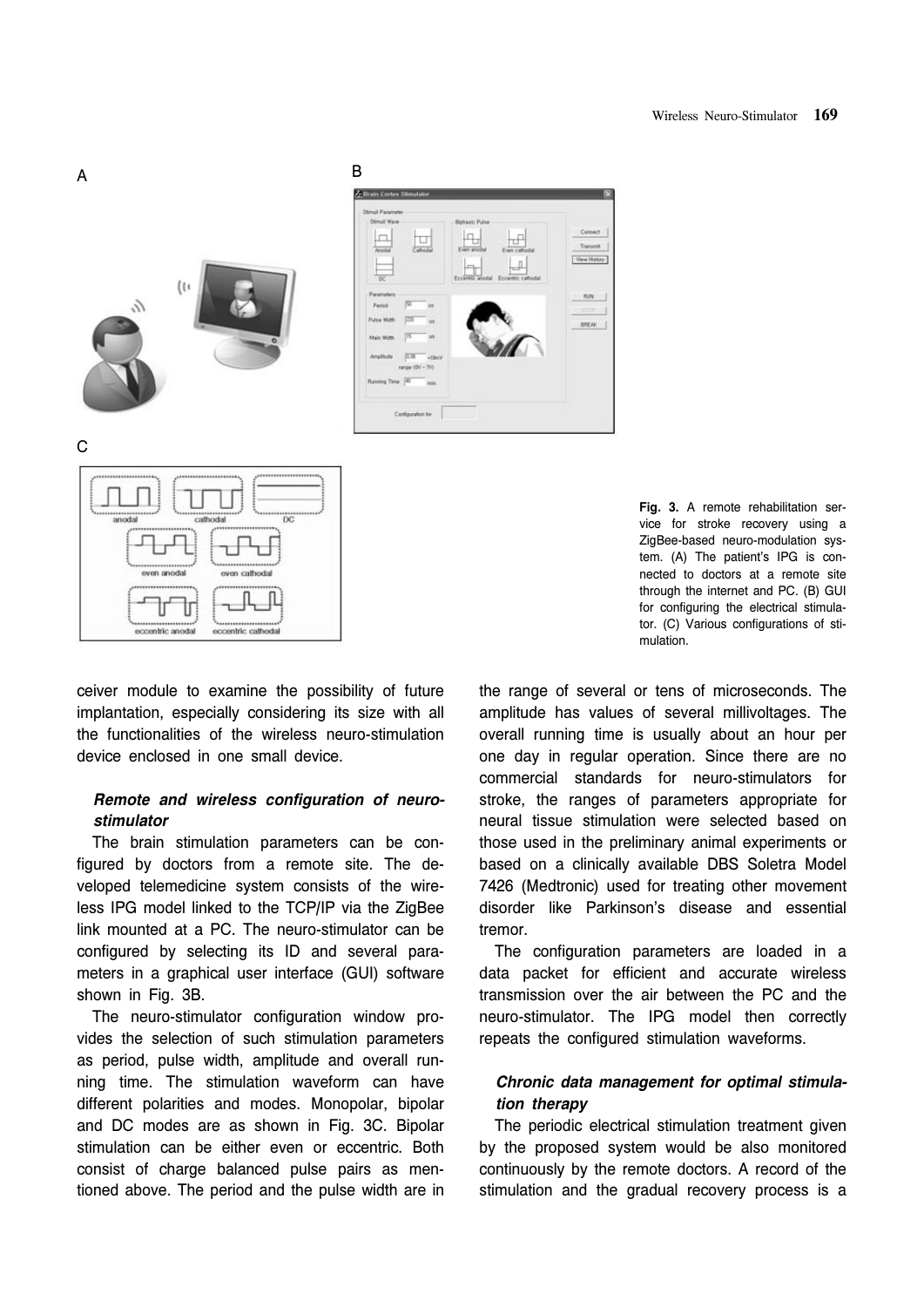

**Fig. 4.** Graphical visualization of the stimulation parameters. Each color indicates the polarity of stimulation in the amplitude-based display of chronic data.

**Fig. 5.** Wireless configuration of the stimulator and its output waveforms measured by oscilloscope.

valuable resource in this type of neuro-stimulation therapy. The collection of data includes background information specific to the patient and the disease such as the times of attack, operation, and implantation of the neuro-electrodes and stimulator. The main objective of the system is to produce an easily visualized history of each patient's treatment containing quantitative data stored in a database as illustrated in Fig. 4. Clinical neurosurgeons can make use of this tool to gain insight into effective treatment programs. Doctors can correlate the history of the changes in stimulation parameters with the gradual recovery process of the patient.

 Stimulation parameters are organized in the GUI according to their significance and effects. Since it is generally accepted that the amplitude of the pulse has the strongest impact on the brain, amplitude is marked on the vertical axis. Each circle indicates one dose given by the doctor. The radius of the circle corresponds to the duration of each dose. The color shows the polarity and mode of stimulation; red is for anodal stimulation, green for cathodal, black for DC, blue for even anodal, light blue for even cathodal, yellow for eccentric anodal, and purple for eccentric cathodal. Additional details are shown when the mouse cursor moves over the circle.

## **RESULTS AND DISCUSSION**

 The prototype neuro-stimulator developed in this work is configured remotely through ZigBee and the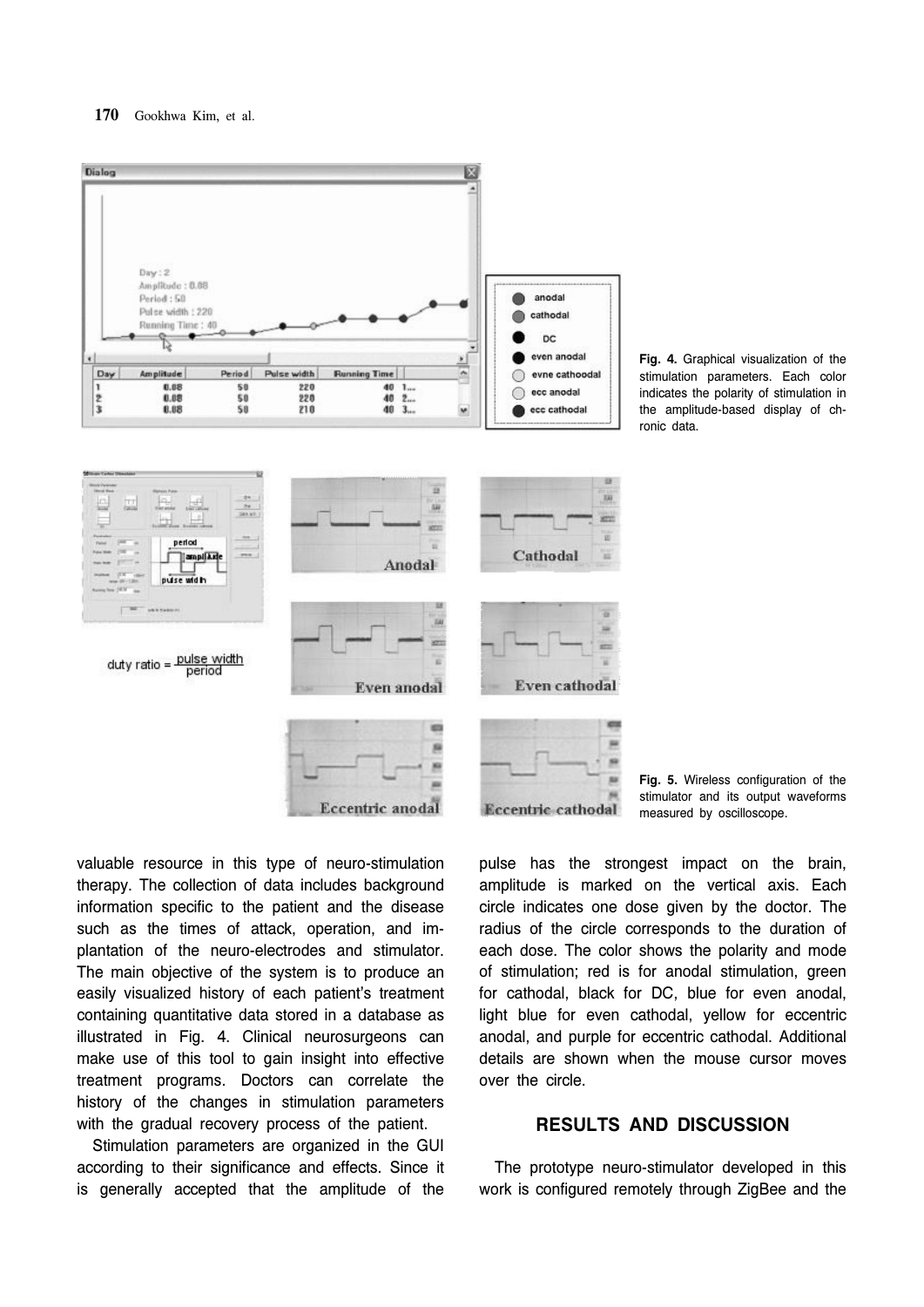internet to generate the selected waveforms exactly, including DC, monopolar and bipolar pulses, as shown in Fig. 5. The wireless configuration worked reliably within a radius of about 10 m.

 The connection to each patient was made using a direct database link and the ongoing information about stimulation was stored in the corresponding database.

 For an extended use of a neuro-stimulator implanted in the body, most of the battery power should be concentrated on electrical stimulation of neural tissues rather than on communication. We therefore decided to transmit only the shape parameters of the waveforms instead of all the data points of the waveform. Another drawback to transmitting all the data points is that this requires a long communication time via RF transmission. A complete set of points would allow us to generate arbitrary waveforms; however, there is some potential risk in using high frequency RF transmission through the skin. The parametric transmission needs only about 10 bytes while the entire data point transmission requires about 400 bytes. The proposed method achieved both reduced power consumption and minimal RF exposure time. Table 1(a) shows the current consumption of the device under various stimulation configurations. The definition of the duty ratio is shown in Fig. 5. Table 1(b) shows the performance of our neuro-stimulator prototype compared with the technical specification of the Soletra Model 7426. Although the two systems have different working principles for different diseases and thus cannot be directly compared, Table 1(b) shows that our proposed system has better device performance, which might be useful for more precise experiments. The minimum pulse width (time resolution) is 1  $\mu$  s, the maximum repetition rate was 500 kHz, and stimulation voltage ranges from  $-3.3$  to  $+3.3$  V. The output voltage necessary for cortical stimulation for stroke recovery is much lower than 3.3 V (Moon et al, 2007). Cortical stimulation in animals, which will likely be the first application of the developed system, requires low voltages. Our device meets the requirements for a prototype and animal experiments.

 The chronic data management capability of the remote stimulation system will help doctors understand what conditions improve recovery for a

|          |  | <b>Table 1.</b> Key features of the developed prototype device. (a) |  |  |  |
|----------|--|---------------------------------------------------------------------|--|--|--|
|          |  | Current consumption under different pulse conditions, (b)           |  |  |  |
| disorder |  | Comparison with commercial DBS for treating movement                |  |  |  |

| (a) |                                                 | Polarity           |                         |                                   |  |  |  |
|-----|-------------------------------------------------|--------------------|-------------------------|-----------------------------------|--|--|--|
|     | Duty ratio                                      | Monopolar (anodal) |                         | Even bipolar (anodal)             |  |  |  |
|     | 1/10                                            | 47 mA              | 50 mA                   |                                   |  |  |  |
|     | 1/40                                            | 45 mA              | 46 mA                   |                                   |  |  |  |
| (b) | Symbol                                          | Max.<br>rate       | Min.<br>pulse width     | Amplitude of<br>stimulation       |  |  |  |
|     | Soletra Model<br>7426 (Medtronic)<br>Our system | 185 Hz<br>500 kHz  | 60 $\mu$ s<br>1 $\mu$ s | $0 \sim 10.5$ V<br>$0 \sim 3.3$ V |  |  |  |

given patient. Although a more quantitative evaluation of recovery requires a systematic tool, doctors can get basic information about the patient's language and motor abilities through voice communication over the phone and through question-based scoring methods. Actually, we are developing interactive digital devices in tangible forms like PEG board for on-line evaluation of stroke symptoms and recovery progress based on clinically verified scoring and scaling methods (Masur, 2004).

 In addition to clinical use in humans, this data mining tool is useful in fundamental research using animal models to investigate the principles of stroke recovery accelerated by cortical stimulation. Moreover, since every individual will have different responses to the electrical stimulation, this data collection approach allows for personalized therapy.

 As a conclusion, we have developed a novel electrical neuro-stimulator for stroke recovery on the basis of preliminary experimental results. The ZigBee-based RF communication, stimulation function and internet hookup were successfully integrated in the proposed neuro-modulation system. The precise wireless configuration showed promise for applications such as remote rehabilitation.

 With the help of wireless communication, the developed system will facilitate the study of how electrical stimulations affect neural tissues. Currently, the most effective pulse shape parameters for improving stroke recovery are being investigated through animal experiments in collaboration with experts in neurosurgery and neuro-rehabilitation. The site of stimulation is also an important issue for